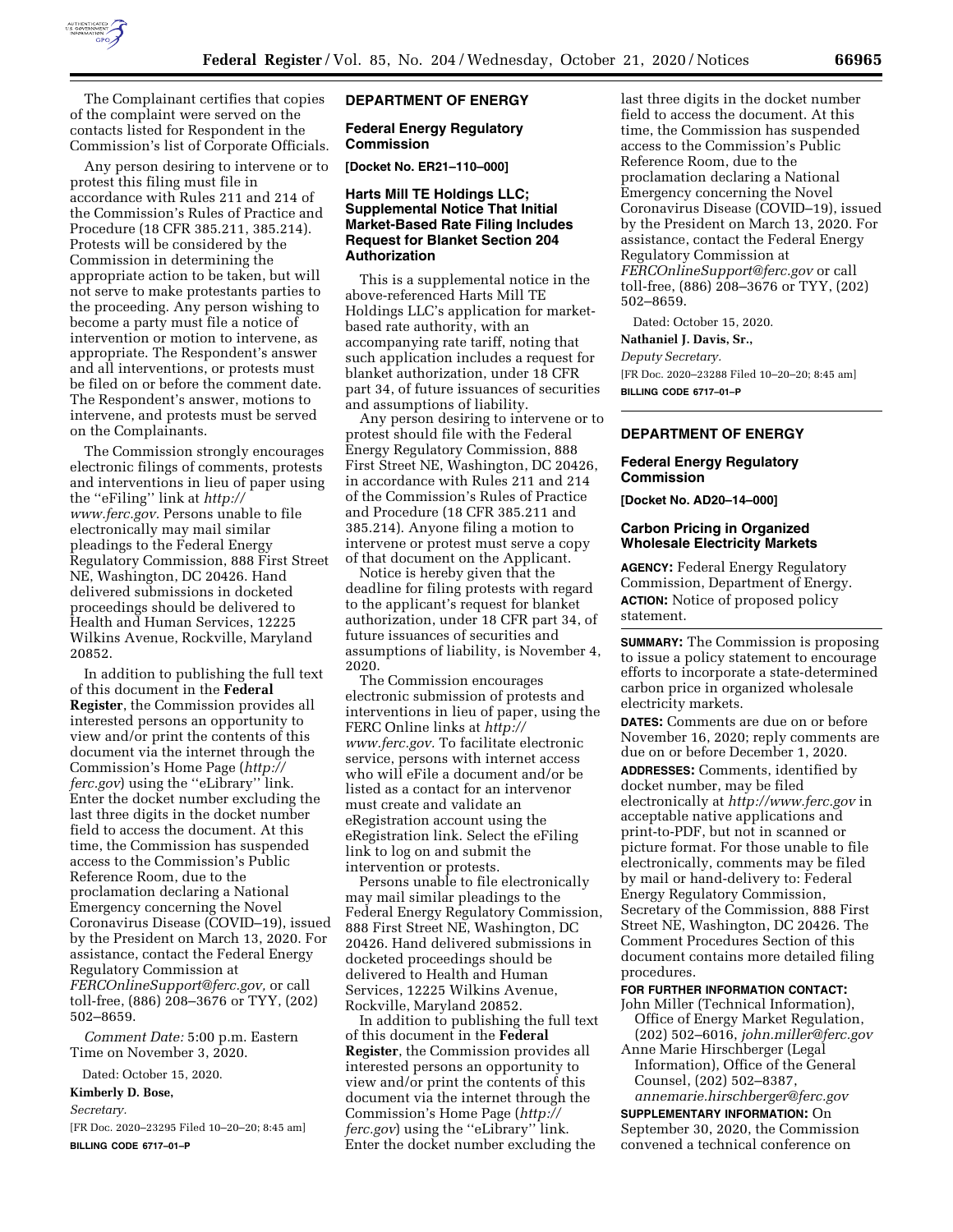state-determined carbon pricing in organized wholesale electricity markets operated by regional transmission organizations (RTOs) and independent system operators (ISOs). As discussed further below, the record of that conference identified numerous potential benefits from incorporating a carbon price set by one or more states into RTO/ISO markets. We issue this proposed policy statement to clarify the Commission's jurisdiction over RTO/ ISO market rules that incorporate a state-determined carbon price and to encourage RTO/ISO efforts to explore and consider the benefits of potential Federal Power Act (FPA) section 205 1 filings to establish such rules.2

## **I. Background on State Emissions-Reduction Policies and Commission-Jurisdictional RTO/ISO Markets**

1. States are currently taking a leading role in efforts to address climate change by adopting policies to reduce their greenhouse gas (GHG) emissions. The electricity sector is a frequent focus of those policies. Several states have adopted laws or regulations that require the substantial or complete decarbonization of the electricity sector in the coming decades.3 Many others have adopted goals or targets to the same effect.4

2. Carbon pricing has emerged as an important, market-based tool in state efforts to reduce GHG emissions, including efforts to reduce GHG emissions from the electricity sector. In this proposed policy statement, we use the term ''carbon pricing'' to include both ''price-based'' methods adopted by states that directly establish a price on GHG emissions as well as ''quantitybased'' approaches adopted by states that do so indirectly through, for

3*E.g.,* Thirteen states—California, Hawaii, Maine, Maryland, Massachusetts, Nevada, New Jersey, New Mexico, New York, Oregon, Vermont, and Washington—and the District of Columbia have adopted clean energy or renewable portfolio standards of 50% or greater. *See* C2ES, U.S. State Electricity Portfolio Standards, *[https://](https://www.c2es.org/document/renewable-and-alternate-energy-portfolio-standards/) [www.c2es.org/document/renewable-and-alternate](https://www.c2es.org/document/renewable-and-alternate-energy-portfolio-standards/)[energy-portfolio-standards/.](https://www.c2es.org/document/renewable-and-alternate-energy-portfolio-standards/)* 

4*E.g.,* Nineteen states—California, Colorado, Connecticut, Hawaii, Louisiana, Maine, Massachusetts, Michigan, Minnesota, Montana, Nevada, New Hampshire, New Jersey, New York, Oregon, Pennsylvania, Rhode Island, Vermont, and Washington—and the District of Columbia have adopted economy-wide decarbonization goals or targets of 50% or greater. *See* C2ES, U.S. State Greenhouse Gas Emissions Targets, *[https://](https://www.c2es.org/document/greenhouse-gas-emissions-targets/) [www.c2es.org/document/greenhouse-gas-emissions](https://www.c2es.org/document/greenhouse-gas-emissions-targets/)[targets/.](https://www.c2es.org/document/greenhouse-gas-emissions-targets/)* 

example, a cap-and-trade system.5 Currently, 11 states impose some version of carbon pricing,<sup>6</sup> with multiple other states considering adopting a carbon pricing regime.7 Those programs include the ten-state Regional Greenhouse Gas Initiative (RGGI) 8 in the Northeast and the capand-trade program administered by the California Air Resources Board.9 In addition, numerous entities, including RTOs and ISOs, have begun examining approaches to incorporating a state-

<sup>6</sup> State carbon pricing programs that are currently implemented include: (1) California's cap-and-trade program (*see* California Air Resources Board, Capand-Trade Program, *[https://ww2.arb.ca.gov/our](https://ww2.arb.ca.gov/our-work/programs/cap-and-trade-program/about)[work/programs/cap-and-trade-program/about](https://ww2.arb.ca.gov/our-work/programs/cap-and-trade-program/about)*); (2) Massachusetts' cap-and-trade program (*see* Mass. Dept. of Env. Protection, Reducing GHG Emissions under Section 3(d) of the Global Warming Solutions Act, *[https://www.mass.gov/guides/reducing-ghg](https://www.mass.gov/guides/reducing-ghg-emissions-under-section-3d-of-the-global-warming-solutions-act)[emissions-under-section-3d-of-the-global-warming](https://www.mass.gov/guides/reducing-ghg-emissions-under-section-3d-of-the-global-warming-solutions-act)[solutions-act](https://www.mass.gov/guides/reducing-ghg-emissions-under-section-3d-of-the-global-warming-solutions-act)*); and (3) the ten-state Regional Greenhouse Gas Initiative (RGGI), *infra* n. (*see*  RGGI, Inc., Elements of RGGI, *[https://www.rggi.org/](https://www.rggi.org/program-overview-and-design/elements)  [program-overview-and-design/elements](https://www.rggi.org/program-overview-and-design/elements)*). *See* C2ES, U.S. State Carbon Pricing Policies, *[https://](https://www.c2es.org/document/us-state-carbon-pricing-policies/) [www.c2es.org/document/us-state-carbon-pricing](https://www.c2es.org/document/us-state-carbon-pricing-policies/)[policies/.](https://www.c2es.org/document/us-state-carbon-pricing-policies/)* 

7Two states have pursued carbon pricing through rulemakings: Pennsylvania intends to join RGGI (*see* Penn. Dept. of Env. Protection, RGGI, *[https://](https://www.dep.pa.gov/Citizens/climate/Pages/RGGI.aspx)  [www.dep.pa.gov/Citizens/climate/Pages/](https://www.dep.pa.gov/Citizens/climate/Pages/RGGI.aspx)  [RGGI.aspx](https://www.dep.pa.gov/Citizens/climate/Pages/RGGI.aspx)*), while Washington adopted a statewide cap-and-trade program, although implementation is delayed due to litigation (*see* State of Washington, Dept. of Ecology, Clean Air Rule, *[https://](https://ecology.wa.gov/Air-Climate/Climate-change/Greenhouse-gases/Reducing-greenhouse-gases/Clean-Air-Rule) [ecology.wa.gov/Air-Climate/Climate-change/](https://ecology.wa.gov/Air-Climate/Climate-change/Greenhouse-gases/Reducing-greenhouse-gases/Clean-Air-Rule) [Greenhouse-gases/Reducing-greenhouse-gases/](https://ecology.wa.gov/Air-Climate/Climate-change/Greenhouse-gases/Reducing-greenhouse-gases/Clean-Air-Rule)  [Clean-Air-Rule](https://ecology.wa.gov/Air-Climate/Climate-change/Greenhouse-gases/Reducing-greenhouse-gases/Clean-Air-Rule)*). In 2019, 16 other states considered carbon pricing legislation: Connecticut, Hawaii, Maine, Maryland, Massachusetts, Minnesota, Montana, New Hampshire, New Mexico, New York, Oregon, Rhode Island, Texas, Utah, Vermont, and Washington (*see* National Conference of Energy Legislators, Carbon Pricing, State Information, *<https://www.ncel.net/carbon-pricing/#stateinfo>*).

8Those states are: Connecticut; Delaware; Maine; Maryland; Massachusetts; New Hampshire; New Jersey; New York; Rhode Island; and Vermont. RGGI, Inc., *[https://www.rggi.org.](https://www.rggi.org)* Pursuant to state legislation enacted in April 2020 and a subsequent state rule, Virginia will join RGGI in 2021. *See*  RGGI, Inc., *RGGI States Welcome Virginia as its CO*2 *Regulation is Finalized, [https://www.rggi.org/sites/](https://www.rggi.org/sites/default/files/Uploads/Press-Releases/2020_07_08_VA_Announcement_Release.pdf) [default/files/Uploads/Press-Releases/2020](https://www.rggi.org/sites/default/files/Uploads/Press-Releases/2020_07_08_VA_Announcement_Release.pdf)*\_*07*\_*08*\_ *VA*\_*[Announcement](https://www.rggi.org/sites/default/files/Uploads/Press-Releases/2020_07_08_VA_Announcement_Release.pdf)*\_*Release.pdf.* 

9*See* California Air Resources Board, Cap-and-Trade Program, *[https://ww2.arb.ca.gov/our-work/](https://ww2.arb.ca.gov/our-work/programs/cap-and-trade-program)  [programs/cap-and-trade-program.](https://ww2.arb.ca.gov/our-work/programs/cap-and-trade-program)* 

determined carbon price in wholesale electricity markets.10

3. As with any state regulation of electricity generation facilities, state efforts to reduce GHG emissions in the electricity sector may indirectly affect matters subject to Commission jurisdiction.<sup>11</sup> And while the Commission is not an environmental regulator, under FPA section 205 12 the Commission may be called upon to review proposals that address the rules that incorporate a state-determined carbon price into RTO/ISO markets.

4. RTO/ISO markets already address various matters related to federal and state environmental regulations. For example, the Commission has long permitted generating resources to recover through wholesale rates the costs of complying with environmental regulations, including the costs of emissions pricing regimes.13 Permitting generating resources to recover through wholesale rates the costs associated with a state-determined carbon price in RTO/ISO markets is consistent with that precedent.14

 $^{\rm 10}\rm{For}$  example, ISO–NE's stakeholder discussions regarding carbon pricing (*see* van Welie Opening Comments at 2–3, Tr. 100:1–6 (van Welie); ISO–NE Pre-Technical Conference Statement at 6–7); NYISO's carbon pricing draft proposal (*see* Dewey Opening Remarks at 3–5; Tr. 89:20–90:3 (Dewey); NYISO, Carbon Pricing, *[https://www.nyiso.com/](https://www.nyiso.com/carbonpricing) [carbonpricing](https://www.nyiso.com/carbonpricing)*); and PJM's Carbon Pricing Senior Task Force (*see* Giacomoni Comments at 2–3; Tr. 146:13–147:3 (Giacomoni); PJM, Carbon Pricing Senior Task Force, *[https://www.pjm.com/](https://www.pjm.com/committees-and-groups/task-forces/cpstf.aspx) [committees-and-groups/task-forces/cpstf.aspx](https://www.pjm.com/committees-and-groups/task-forces/cpstf.aspx)*).

11*See, e.g., Coal. for Competitive Elec., Dynegy Inc.* v. *Zibelman,* 906 F.3d 41, 57 (2d Cir. 2018), *cert. denied sub nom. Elec. Power Supply Ass'n* v. *Rhodes,* 139 S. Ct. 1547 (2019) (explaining that the state payments to address environmental externalities at issue in that case had ''(at best) an incidental effect'' on RTO/ISO markets); *see also FERC* v. *Elec. Power Supply Ass'n,* 136 S. Ct. 760, 776 (2016), *as revised* (Jan. 28, 2016) (*EPSA*) (noting that the federal and state spheres of jurisdiction under the FPA ''are not hermetically sealed from each other'').

12 16 U.S.C. 824d(a) (''All rates and charges made, demanded, or received by any public utility for or in connection with the transmission or sale of electric energy subject to the jurisdiction of the Commission, *and all rules and regulations affecting or pertaining to such rates or charges* shall be just

<sup>13</sup> See Policy Statement and Interim Rule *Regarding Ratemaking Treatment of the Cost of Emissions Allowances in Coordination Rates,* 59 FR 65,930, at 65,935 (1994) (Policy Statement on Costs of Emissions Allowances) (''We will allow the recovery of incremental costs of emission allowances in coordination rates whenever the coordination rate also provides for recovery of other variable costs on an incremental basis.''); *see also Grand Council of Crees* v. *FERC,* 198 F.3d 950, 957 (D.C. Cir. 2000) (holding that just and reasonable rates may account for a seller's ''need to meet environmental requirements,'' which ''may affect the firm's costs''); *see generally* Peskoe Pre-Conference Filing at 1–2 (discussing these orders in greater detail); Konschnik Opening Statement at 1, Tr. 25:5–18 (Konschnik) (similar).

14*See* Peskoe Pre-Conference Filing at 1 (''The Commission has recognized that environmental

<sup>1</sup> 16 U.S.C. 824d.

<sup>2</sup>This proposed policy statement addresses only filings pursuant to FPA section 205 and not proceedings initiated pursuant to FPA section 206. 16 U.S.C. 824e.

 $^{\rm 5\, \prime \prime}$  Price-based'' methods, such as a carbon fee, use an explicit charge on each ton of GHG emitted. 'Quantity-based'' methods, such as a cap-and-trade system, limit the amount of permissible GHG emissions. Cap-and-trade systems establish a total quantity of GHGs that can be emitted collectively by all entities covered by the policy within a fixed period (a cap). ''Allowances'' are created for each ton of GHG emissions that can be emitted. Covered entities must obtain one allowance for each ton of GHG emitted. Covered entities obtain allowances from either: (1) initial allocation or auctioning of allowances; or (2) trading of allowances. Carbon prices thus emerge from the initial allocation of allowances and the trading of allowances on the secondary market. The term ''state-determined carbon price'' can refer to a carbon price set through either a single state or multi-state initiative (*e.g.,*  RGGI).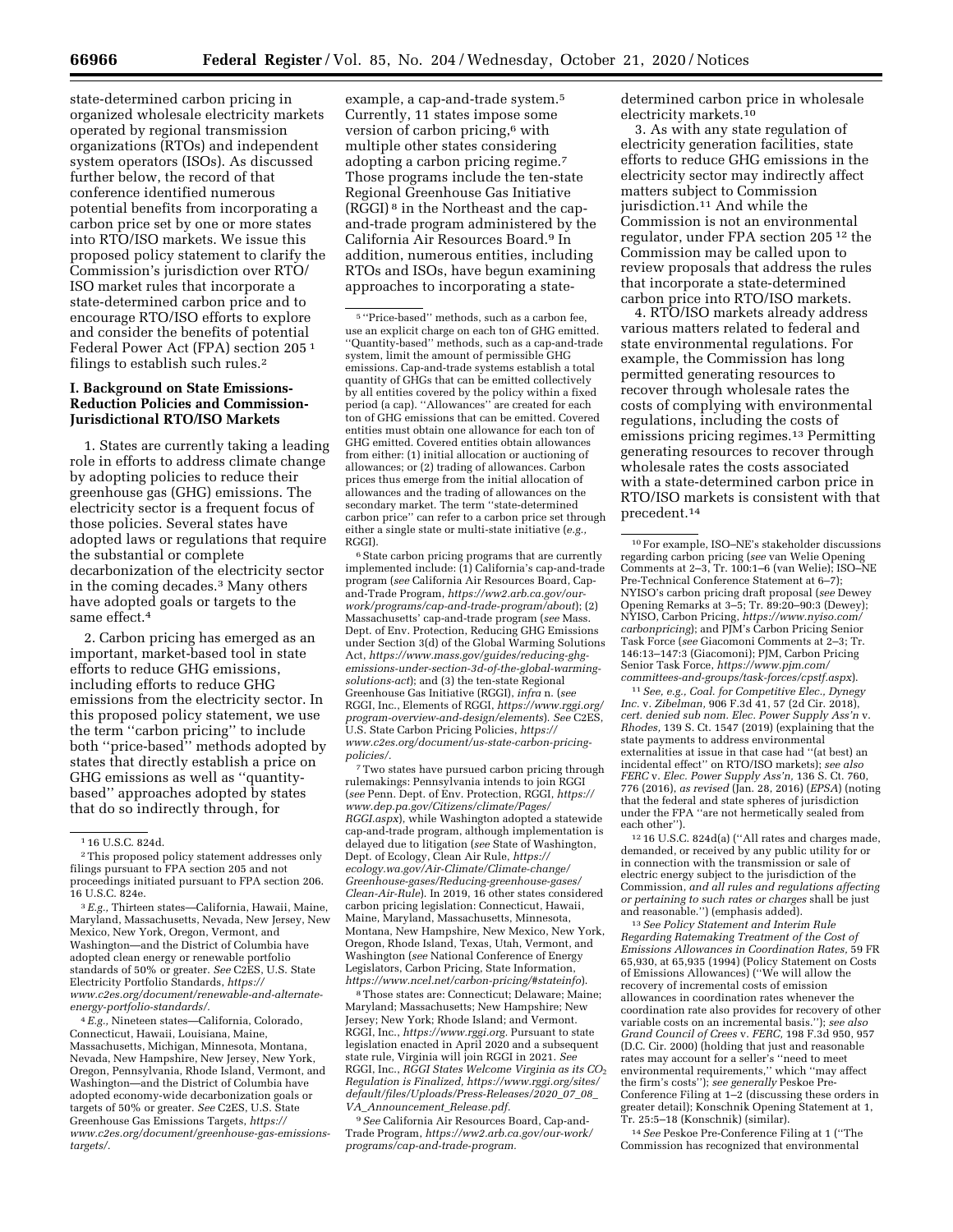5. The Commission has also accepted filings to establish wholesale market rules that address how a statedetermined carbon price operates within markets that encompass more than one state. As one example, the California Air Resources Board (CARB) administers a multi-sector cap-and-trade program that includes the electricity sector.15 As part of its Energy Imbalance Market (EIM), the California Independent System Operator (CAISO) has proposed, and the Commission has accepted, tariff provisions to address how resources located outside California offer into the EIM in light of California's carbon pricing regime.16 Those rules permit a resource to fashion its offers into the EIM such that they include a carbon price if they are dispatched to serve load in California and not include a carbon price if they are dispatched to serve load in the rest of the EIM.17 Similarly, CAISO has also proposed, and the Commission has accepted, measures for addressing resource shuffling in the EIM 18 by more accurately assessing which resources are dispatched to serve load in California.19

#### **II. Discussion**

# *A. Incorporating a State-Determined Carbon Price in RTO/ISO Markets*

6. In this section, we clarify that the Commission has the jurisdiction over RTO/ISO market rules that incorporate a state-determined carbon price in those markets. We also explain that it is the policy of this Commission to encourage efforts to incorporate a state-determined carbon price in RTO/ISO markets.

18 In this context, CARB determined that CAISO's initial method for accounting for emissions from EIM resources that serve California load incorrectly assumed that the least-emitting resources served California load, when instead some of those resources would have already been dispatched to serve load outside of California. Therefore, there was a ''backfill'' of higher-emitting resources to serve non-California load, or a ''shuffling'' of resources. CARB concluded that, but for California's demand in the EIM, those higher-emitting resources would not have been dispatched at all and therefore those emissions should be attributed to serving California load. *See, e.g.,* Wolak Comments at 2–3, Hogan Comments at 4–5, Tr. 101:16–24 (Wolak).

19*Cal. Indep. Sys. Operator Corp.,* 165 FERC ¶ 61,050, at PP 7, 17 (2018).

1. Commission Jurisdiction Regarding Rules That Incorporate a State-Determined Carbon Price Into RTO/ISO Markets

7. We clarify that wholesale market rules that incorporate a state-determined carbon price in RTO/ISO markets can fall within the Commission's jurisdiction as a practice affecting wholesale rates.20 Whether the rules proposed in any particular FPA section 205 filing do, in fact, fall under Commission jurisdiction is a determination we will make based on the facts and circumstances in any such proceeding. Accordingly, contrary to the suggestion in the Dissent, we are proposing a framework for applying our jurisdiction, not ''pre-judging'' particular matters or preemptively ''dismiss[ing] . . . potential jurisdictional concerns.'' 21

8. In *EPSA,* the Supreme Court articulated a two-part test for evaluating whether a Commission action is within its jurisdiction to regulate practices affecting wholesale rates. First, the activity being regulated must ''directly affect'' wholesale rates.22 Although the Court did not exhaustively define what it means to ''directly affect'' wholesale rates, it noted that the wholesale market rules established in Order No. 745 23 ''meet that standard with room to spare." <sup>24</sup> As the Court explained, those rules address how demand response resources participate in the RTO/ISO markets, including the levels at which they bid and are compensated.25

9. The wholesale market rules that incorporate a state-determined carbon price into RTO/ISO markets can satisfy that ''directly affect'' standard. Like the rules at issue in Order No. 745, the wholesale market rules that incorporate a state-determined carbon price could, depending on the particular circumstances, govern how resources participate in the RTO/ISO market, how market operators dispatch those resources, and how those resources are ultimately compensated.26 As such,

<sup>21</sup> Dissent at P 5.<br><sup>22</sup> EPSA, 136 S. Ct. at 774 (*citing Cal. Indep. Sys. Operator Corp.* v. *FERC*, 372 F.3d 395, 403 (2004)).

<sup>23</sup> Demand Response Compensation in Organized *Wholesale Energy Markets,* Order No. 745, 134 FERC ¶ 61,187, *order on reh'g & clarification,* Order No. 745–A, 137 FERC ¶ 61,215 (2011), *reh'g denied,* 

<sup>24</sup> *EPSA*, 136 S. Ct. at 774.<br><sup>25</sup> *Id.* at 774–75.<br><sup>26</sup> *See, e.g.*, Tr. 23:3–22 (D. Hill); 28:24–29:8, 52:24–53:13 (Peskoe); D. Hill Comments at 5–7; those wholesale market rules can affect wholesale rates in essentially the same way described in *EPSA.* 

10. Second, *EPSA* explained that the Commission cannot regulate a matter that FPA section 201(b) reserves for exclusive state jurisdiction, ''no matter how direct, or dramatic, its impact on wholesale rates.'' 27 The Court explained, however, that the effects that wholesale market rules have on retail rates or other matters subject to exclusive state jurisdiction do not, in and of themselves, cause the Commission to exceed its jurisdiction.28 Instead, those effects are the inevitable result of the fact that the FPA divides jurisdiction over the electricity sector between the Commission and the states.29 In turning to the specifics of Order No. 745, the Court concluded that the rule did not regulate retail rates because ''every aspect of [the rule] happens exclusively on the wholesale market and governs exclusively that market's rules'' and ''the Commission's justifications for regulating demand response are all about, and only about, improving the wholesale market." 30 Under those circumstances, the Court explained, ''section 201(b) imposes no bar'' on Commission authority.31

11. The wholesale market rules that incorporate a state-determined carbon price in RTO/ISO markets can satisfy this standard as well. Wholesale market rules that incorporate a state-determined carbon price into RTO/ISO markets would not regulate a matter reserved exclusively to the states under the FPA, or otherwise displace state authority, including state authority over

28 *Id.* at 776 (''[A] FERC regulation does not run afoul of § 824(b)'s proscription just because it affects—even substantially—the quantity or terms of retail sales.'').

29 *Id.* (''It is a fact of economic life that the wholesale and retail markets in electricity, as in every other known product, are not hermetically sealed from each other. To the contrary, transactions that occur on the wholesale market have natural consequences at the retail level. And so too, of necessity, will FERC's regulation of those wholesale matters.'').

compliance costs are appropriately included in wholesale rates, and there is no basis for the Commission to treat carbon price costs any differently.'') (citing Policy Statement on Costs of Emissions Allowances, 59 FR 65,930 at 65,935).

<sup>15</sup>*See supra* n.6.

<sup>16</sup>*Cal. Indep. Sys. Operator Corp.,* 153 FERC ¶ 61,087, at PP 9–11, 57 (2015).

<sup>17</sup> *Id.* 

<sup>20</sup> 16 U.S.C. 824d(a) (''All rates and charges made, demanded, or received by any public utility for or in connection with the transmission or sale of electric energy subject to the jurisdiction of the Commission, *and all rules and regulations affecting or pertaining to such rates or charges* shall be just

Peskoe Pre-Conference Filing at 2–3; Price Comments at 8–9; Rossi Pre-Conference Filing at 3. *See generally Transmission Planning and Cost Allocation by Transmission Owning and Operating Public Utilities,* Order No. 1000, 136 FERC ¶ 61,051, at PP 203–224 (2011), *order on reh'g,* Order No. 1000–A, 139 FERC ¶ 61,132, *order on reh'g and clarification,* Order No. 1000–B, 141 FERC ¶ 61,044 (2012), *aff'd sub nom. S.C. Pub. Serv. Auth.* v. *FERC,* 762 F.3d 41 (D.C. Cir. 2014) (requiring that regional transmission planning processes consider transmission needs driven by public policy requirements (which can include state public policies)).

<sup>27</sup>*EPSA,* 136 S. Ct. at 775.

<sup>30</sup> *Id.*  31 *Id.*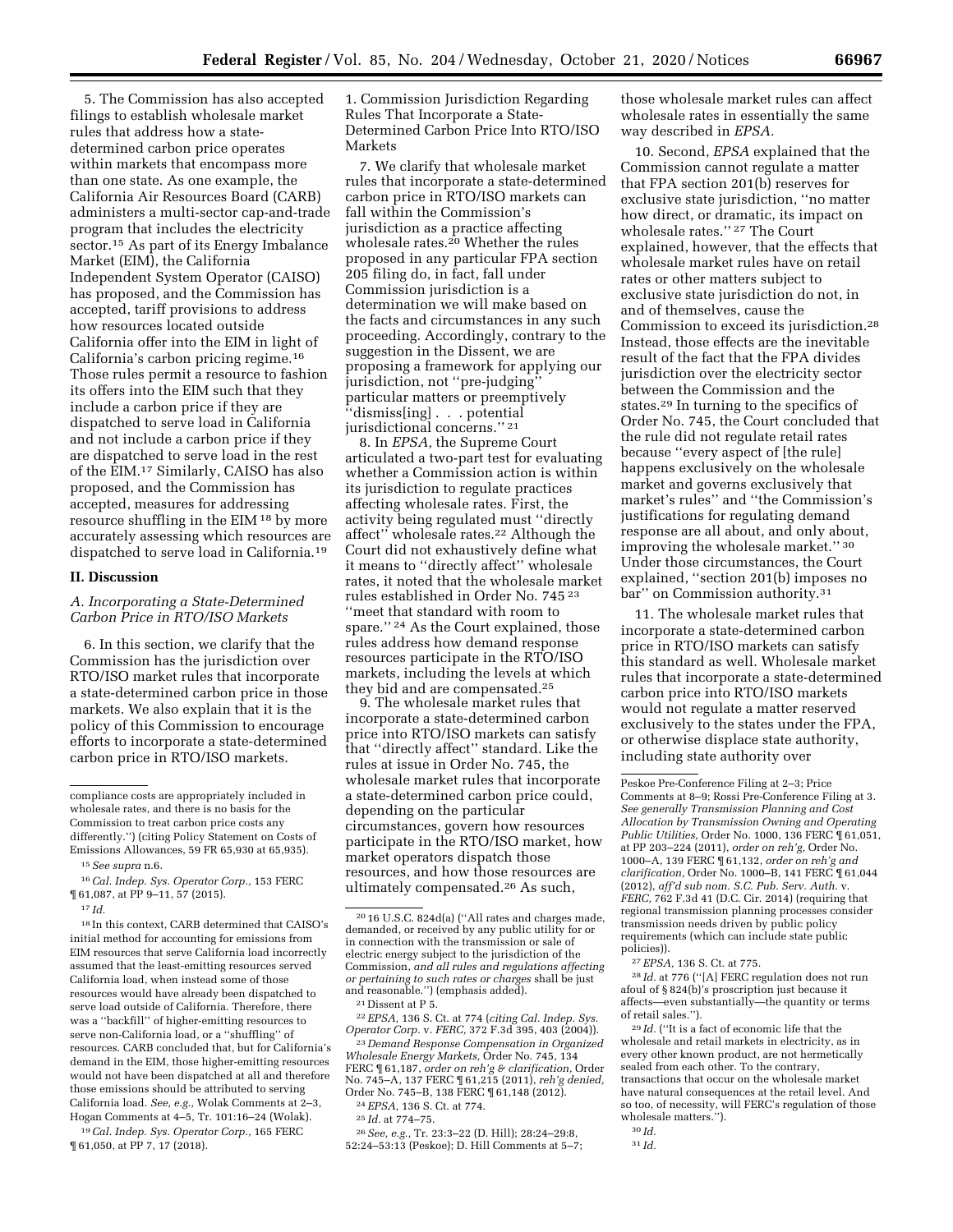generation facilities.32 Instead, wholesale market rules that incorporate a state-determined carbon price in RTO/ ISO markets can ''govern exclusively'' the wholesale market and do so for the purpose of improving that market.33 If so, the wholesale market rules that incorporate a state-determined carbon price could affect matters within state jurisdiction, including a state's regulation of generation facilities, without running afoul of section 201(b)'s limitation on Commission jurisdiction.34 Under that arrangement, and as in the CAISO EIM example discussed above,<sup>35</sup> the state would retain authority over that carbon price as well as other measures for regulating generation facilities. For these reasons, incorporating a state-determined carbon price into RTO/ISO markets would not in any way diminish state authority.

12. Finally, we note that incorporating a state-determined carbon price into RTO/ISO markets could represent another example of the type of ''program of cooperative federalism'' that the Court noted with approval in *EPSA.*36 RTO/ISO market rules that incorporate a state-determined carbon price could, as discussed above, improve the efficiency and transparency of the organized wholesale markets by providing a market-based method to incorporate state efforts to reduce GHG emissions. Because the decision about the carbon price would be determined by the state—which could select a price of zero, should it choose—state authority would be unaffected, further removing any doubt that rules that incorporate such a state-determined carbon price would comply FPA section  $201(b).^{37}$ 

## *2. Commission Encouragement of Efforts To Incorporate a State-Determined Carbon Price Into RTO/ISO Markets*

13. As noted, on September 30, 2020, the Commission held a technical conference on the integration of statedetermined carbon pricing in RTO/ISO markets. Participants at the conference identified a diverse range of potential benefits that could arise from such a proposal. Those benefits include the development of technology-neutral, transparent price signals within RTO/ ISO markets and providing market certainty to support investment.38 In

- 35*See supra* P 6.
- 36*EPSA,* 136 S. Ct. at 779–80.

addition, participants explained that carbon pricing is an example of an efficient market-based tool that incorporates state public policies into RTO/ISO markets, without in any way diminishing state authority.39

14. We agree that proposals to incorporate a state-determined carbon price in RTO/ISO markets could, if properly designed and implemented, significantly improve the efficiency of those markets.40 Accordingly, we propose to make it the policy of this Commission to encourage efforts by RTOs/ISOs and their stakeholders including States, market participants, and consumers—to explore establishing wholesale market rules that incorporate state-determined carbon prices in RTO/ ISO markets. Although we will review any specific FPA section 205 filing based on the facts and circumstances presented in each proceeding, we encourage interested parties to explore approaches to propose wholesale market rules to incorporate a state-determined carbon price in RTO/ISO markets.

*B. Considerations for Evaluating an FPA Section 205 Proposal To Incorporate a State-Determined Carbon Price in RTO/ ISO Markets* 

15. The Commission will review any FPA section 205 filing that proposes to establish wholesale market rules that incorporate a state-determined carbon price in RTO/ISO markets based on the particular facts and circumstances presented in that proceeding. Nevertheless, certain questions and issues are likely to arise in any such filing. Below, we identify certain information and considerations that, based on the record at the Carbon Pricing Technical Conference, we believe may be germane to the Commission's evaluation of a section 205 filing to determine whether an RTO/ISO's market rules that incorporate a state-determined carbon price in RTO/ ISO markets are just, reasonable and not unduly discriminatory or preferential. The Commission seeks comment on

39*See, e.g.,* Tr. 27:7–11, 29:9–24 (Peskoe), 31:15– 32:12 (Price), 85:9–21 (Bowring), 200:11–23 (Breidenich).

40*See, e.g.,* Tr. 31:15–25 (Price), 99:16–22 (van Welie), 150:6–23 (Mukerji), 169:5–12. (Hogan), 170:1–15 (Mukerji), 170:20–171:10 (White), 175:5– 20 (Rothleder), 219:1–221:4 (Wadsworth), 265:4–21 (Crane), 271:1–5 (T. Hill), 282:15–22 (Tierney).

whether these are the appropriate information and considerations the Commission should take into account or whether different or additional considerations may be or must be taken into account.

a. How, if at all, do the relevant market design considerations change depending on the manner in which the state or states determine the carbon price (*e.g.,* price-based or quantity-based methods)? How will that price be updated?

b. How does the FPA section 205 proposal ensure price transparency and enhance price formation?

c. How will the carbon price or prices be reflected in LMP?

d. How will the incorporation of the statedetermined carbon price into the RTO/ISO market affect dispatch? Will the statedetermined carbon price affect how the RTO/ ISO co-optimizes energy and ancillary services? Are any reforms to the cooptimization rules necessary in light of the state-determined carbon price?

e. Does the proposal result in economic or environmental leakage? 41 How does the proposal address any such leakage?

#### **III. Comment Procedures**

16. The Commission invites comments on this Proposed Policy Statement by November 16, 2020 and reply comments by December 1, 2020. Comments must refer to Docket No. AD20–14–000, and must include the commenter's name, the organization they represent, if applicable, and their address in their comments.

17. The Commission encourages comments to be filed electronically via the eFiling link on the Commission's website at *[http://www.ferc.gov.](http://www.ferc.gov)* The Commission accepts most standard word processing formats. Documents created electronically using word processing software should be filed in native applications or print-to-PDF format and not in a scanned format. Commenters filing electronically do not need to make a paper filing.

18. Commenters that are not able to file comments electronically must send an original of their comments to: Federal Energy Regulatory Commission, Secretary of the Commission, 888 First Street NE, Washington, DC 20426.

19. All comments will be placed in the Commission's public files and may be viewed, printed, or downloaded remotely as described in the Document Availability section below. Commenters on this proposal are not required to serve copies of their comments on other commenters.

<sup>32</sup>*See* 16 U.S.C. 824(b).

<sup>33</sup>*EPSA,* 136 S. Ct. at 776.

<sup>34</sup> *Id.* 

<sup>37</sup> *Id.* at 780.

<sup>38</sup>*See* Tr. 24:1–3 (D. Hill), 85:17–21 (Bowring), 95:14–16 (Olson), 171:1–10 (White), 177:1–3 (Mukerji), 219:6–25 (Wadsworth), 261:24–262:5

<sup>(&#</sup>x27;'From a pure business perspective, clarity and certainty are so important. And for those of us that are involved in making these long-term capitalintensive investments in energy infrastructure, having this mechanism that can provide long-term price signals for investment would be hugely valuable.'') (Beane), 264:17–19 (Crane), 278:8–10, 279:10–15 (Segal), 283:17–19 (Wiggins), 300:20– 301:12 (Beane), 312:22–313:15 (Beane), 314:14–22 (Crane), 317:11–20 (Segal), 326:17–327:7 (Wiggins).

<sup>41</sup>*See* Hogan Comments at 4, Wolak Comments at 2, Singh Comments at 2–3. *See also* Tr. 56:12–57:10 (Price) (generally discussing economic and environmental leakage), Tr. 46:2–18 (Peskoe) (discussing the Commission's jurisdiction over proposals from public utilities to address leakage).